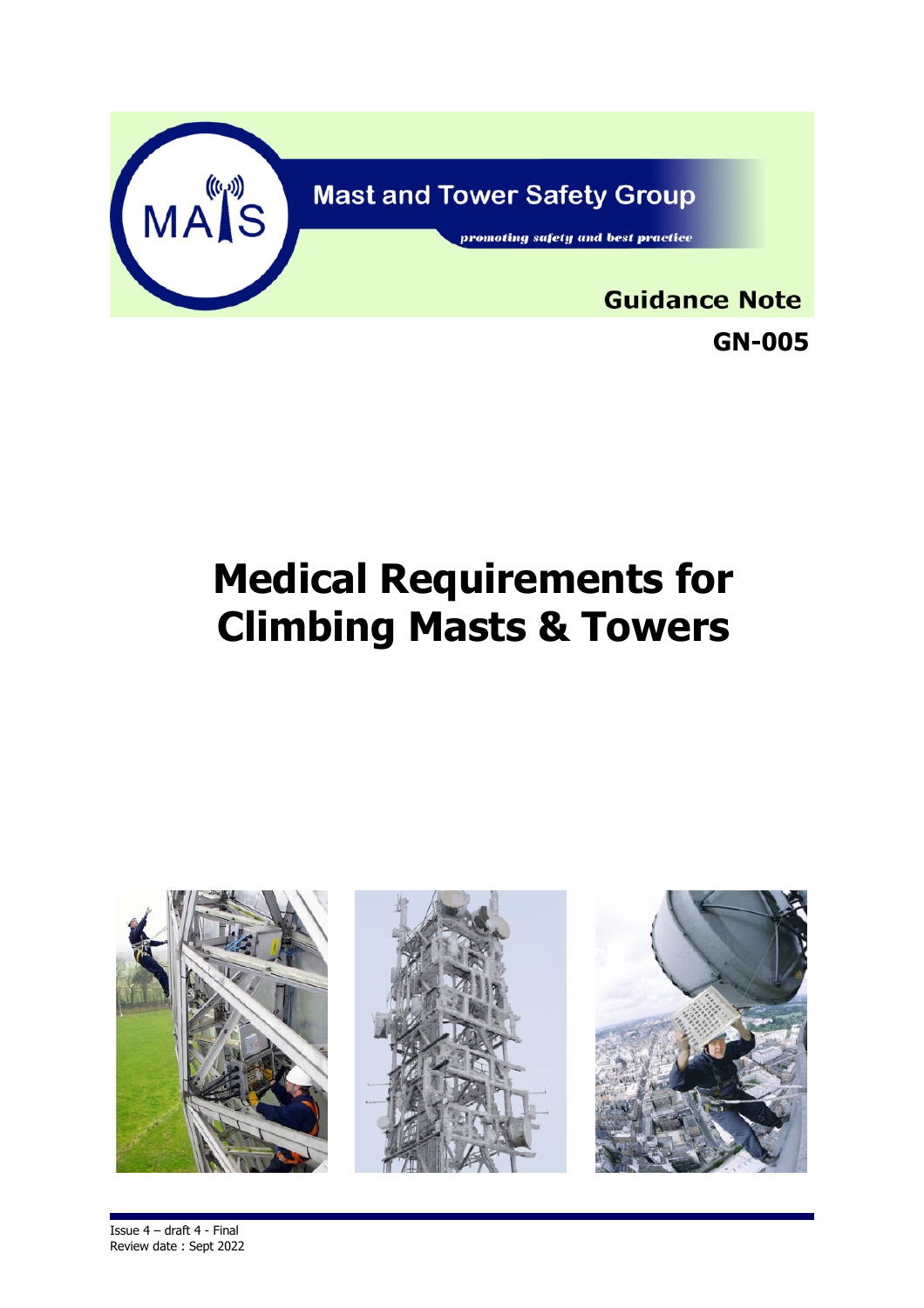## MATS Group Guidance Note

### Medical Requirements for Climbing Masts & Towers

#### **1 Purpose**

The purpose of this guidance is to set out the required elements of mast climber medical assessments. The guidance applies to those working on masts and towers in the broadcast and communications industry.

The aim of the medical assessment is to:

- Highlight medical problems early
- Minimise the risk of sudden incapacity and need of rescue
- ininise the risk of sudden incapacity and need of rescue<br>courage employees to seek medical advice should new conditions be identified<br>t any underlying / chronic health conditions are well controlled<br>electronsteady across t Encourage employees to seek medical advice should new conditions be identified. Ensure that any underlying / chronic health conditions are well controlled
- Provide consistency across the industry

#### **2 Scope**

This guidance will cover the content and frequency of the medical assessments and the medical standards to apply.

It also explains what type of medical is required for different classifications of climbers and the health conditions that may indicate a high-risk climber.

#### **3 New climbers**

New employees should be identified as climbers at the stage of recruitment. A medical assessment should be undertaken prior to any climber training or activities to ensure fitness to climb.

#### **4 Medical Content**

The contents of medicals must include the measures below as a minimum.

See Appendix B for recommended medical standards to apply.

- Completion & review of health questionnaire (see Appendix C)
- Weight, height & BMI
- Blood pressure & pulse
- Vision test near/far/peripheral
- Hearing assessment: the whisper test
- Pin prick test for diabetes
- Musculoskeletal assessment
- Physical examination including cardiac, respiratory, neurological & mental state
	- Physical fitness to climb / Cardio-respiratory fitness tests to consider Chester Step Test or alternative fitness to climb practical assessment

The medical assessment should be undertaken by a registered medical practitioner with an understanding of the activities being undertaken physical demands of climbing masts and towers. A fitness certificate should be issued following the medical, detailing any adjustments and / or review dates. See Appendix A for example fitness certificate.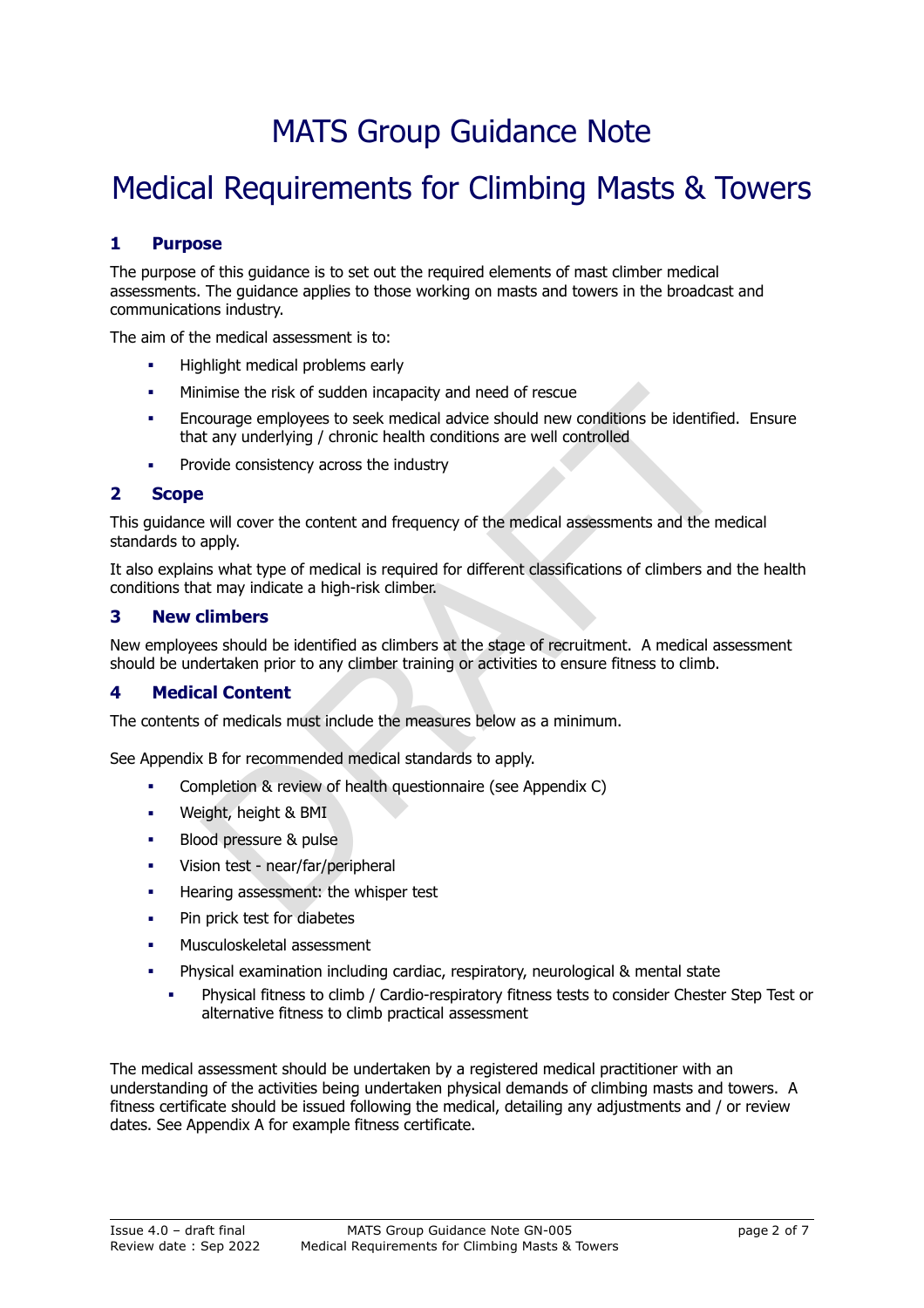#### **5 Chester Step Test**

Research conducted within the industry \*(Arqiva) demonstrated that reaching level 4 (VO2 max of 27 mLkgO2) is an acceptable standard of fitness to climb. This is based on the oxygen demand required to climb a 100m vertical ladder with no additional equipment within a timescale of 30 minutes.

#### **6 Lifestyle Advice**

The medical assessment may also present an opportunity to discuss with the climber lifestyle choices that are not impacting their health at the time of the medical but could have the potential to do so in the future, e.g. exercise, diet, alcohol use and smoking.

#### **7 Frequency of Medicals**

- The assessments should be repeated at regular intervals as mentioned below: Under 50 Every 3 years\*
- $50$  or over annually

It should also be noted that there is a requirement for requesting medicals outside of the standard periodicity if there are any concerns from the line manager or individual regarding fitness to climb following sickness absence, diagnosis of a new medical condition, following injury/accidents or as specified by the examining physician following previous restricted or failed medical.

\* Some employers may adopt more regular intervals if deemed necessary due to remote locations or risk assessment.

#### **8 High Risk Conditions**

Certain medical conditions would be considered as high risk for those climbing masts and towers.

or over – annually<br>or over – annually<br>obe noted that there is a requirement for requesting medicals outside of the s<br>there are any concerns from the line manager or individual regarding fitness to<br>mess absence, diagnosis o Climbers, who have conditions such as diabetes and asthma, when controlled, should still be eligible to climb. An assessment of the condition should be undertaken by a medical professional via the medical to determine the type of condition and whether the condition is suitably controlled, so that its existence does not increase risk when climbing. It is advisable to ensure those who climb with you, know the condition and are advised where appropriate medication is, such as an inhaler.

Epilepsy would be considered as a high-risk condition where climbing activities should not be undertaken. All other conditions should be assessed via the medical.

#### **9 High Risk Activities**

Risk assessments should be conducted for all activities which may present a risk to the climber. The risk assessment will determine whether a climber medical is needed. Activities to consider which may need a medical are:

- Climbing masts and towers
- Access to restricted spaces on the structure (e.g. antenna work in broadcast industry)
- Restricted space access on rooftops
- Rigging activities e.g. use of winch where hearing and visual fitness may be crucial

#### **10 Climber Responsibilities**

It is important that the climber undertakes a self-assessment prior to every climb. Any climber who feels unwell or is under the influence of alcohol or drugs should not climb. Anyone taking medication with the warning "may cause drowsiness avoid operating machinery" should not be climbing.

Climbers are responsible for informing their employer of any changes to their health that may affect their fitness to climb.

It is recommended that climbers complete the self-declaration of fitness for working as a climber shown at appendix D as part of the MATS Basic Tower climbing and rescue scheme administered by **EUSR**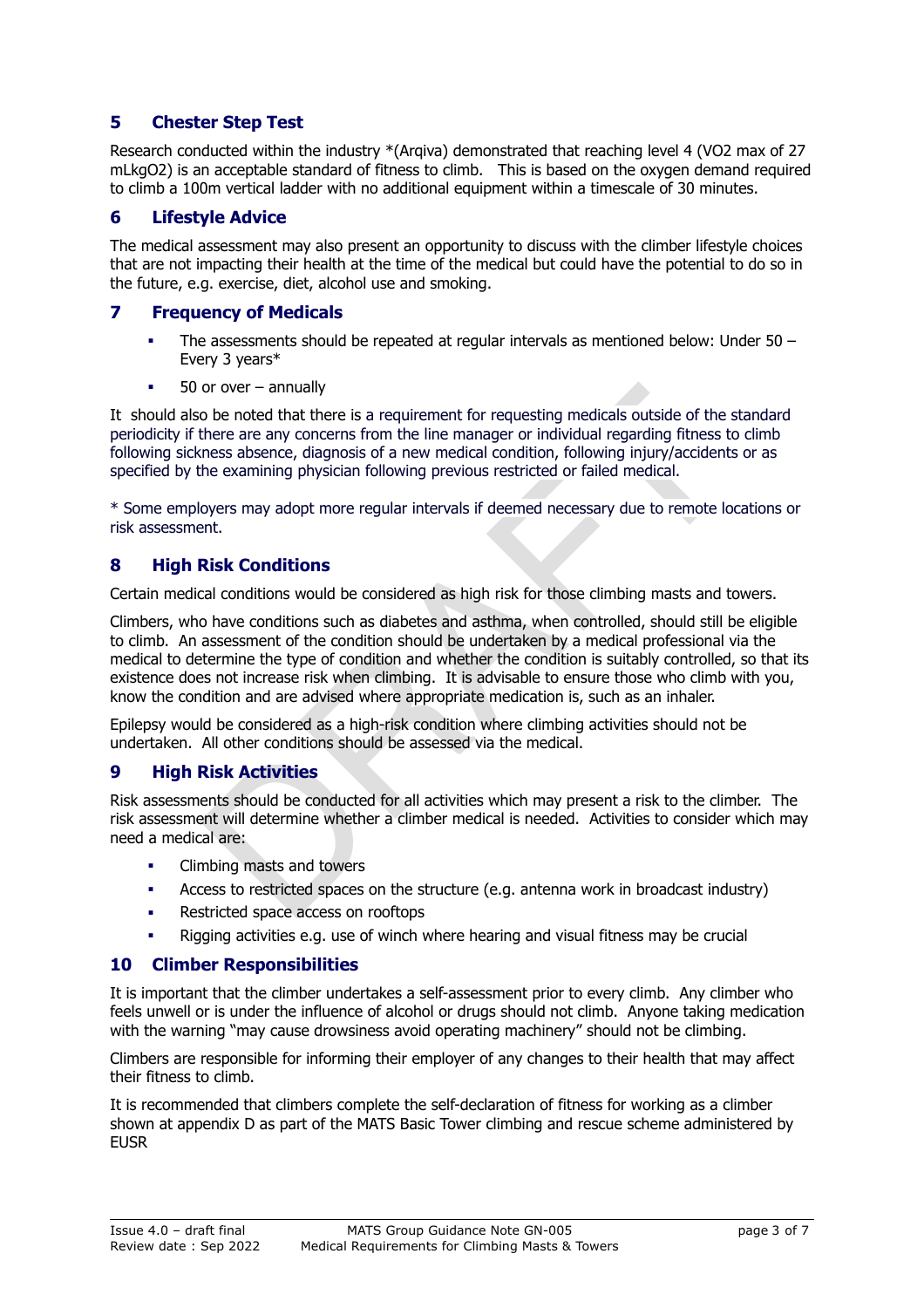#### **11 Failure of medicals**

If and individual has been found unfit to climb at the time of the medical assessment, they should be advised to seek further treatment / referral / investigations via their own GP with support from their employer. The examining physician ought to suggest a suitable timeframe for review of their fitness to climb.

A restricted medical certificate should be considered if an individual is found to be "unfit to climb" / grounded. Consideration may be that they can still undertake other work for example access a flat roof, climb a ladder. This will help an individual still feel valued and be able to work toward full fitness again.

#### **12 Medical Questionnaire**

 A medical questionnaire should be completed before the medical for review by the medical practitioner. A sample medical questionnaire is included at Appendix C.

#### **13 Related Documents**

- MATS Group Guidance Note GN-001 Work at Height Training
- MATS Group Guidance Note GN-006 Principles for Access to Radio Sites
- MATS Group Guidance Note GN-007 Lifting Equipment onto Roof Tops
- MATS Group Guidance Note GN-008 Mast and Tower Rescue Guidance for Radio and Rigging Teams working on Radio Structures
- MATS Group Guidance Note GN-009 First Aid Guidance

#### \*\*\*\*\*\*\*\*\*\*

A sample medical questionnaire is included at Appendix C.<br> **Example Mocuments**<br>
TTS Group Guidance Note GN-001 – Work at Height Training<br>
TTS Group Guidance Note GN-005 – Principles for Access to Radio Sites<br>
TTS Group Gui The information in this document does not absolve contractors or suppliers from their responsibility to identify and comply with all relevant legislation, regulations and legal standards nor does it take precedence over laws, regulations and external standards.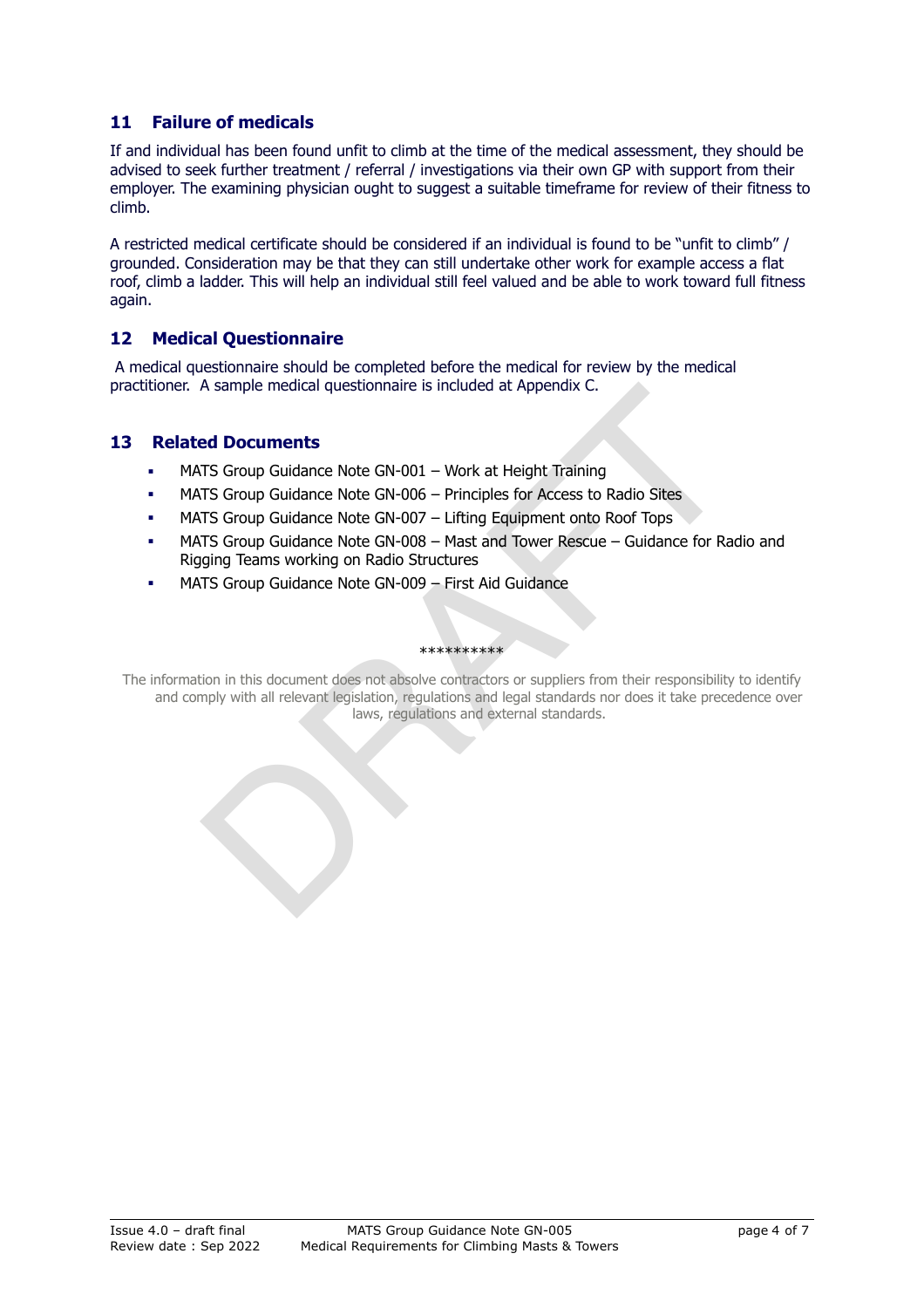**Appendix A – Example Climber Medical Certificate** 



RAFT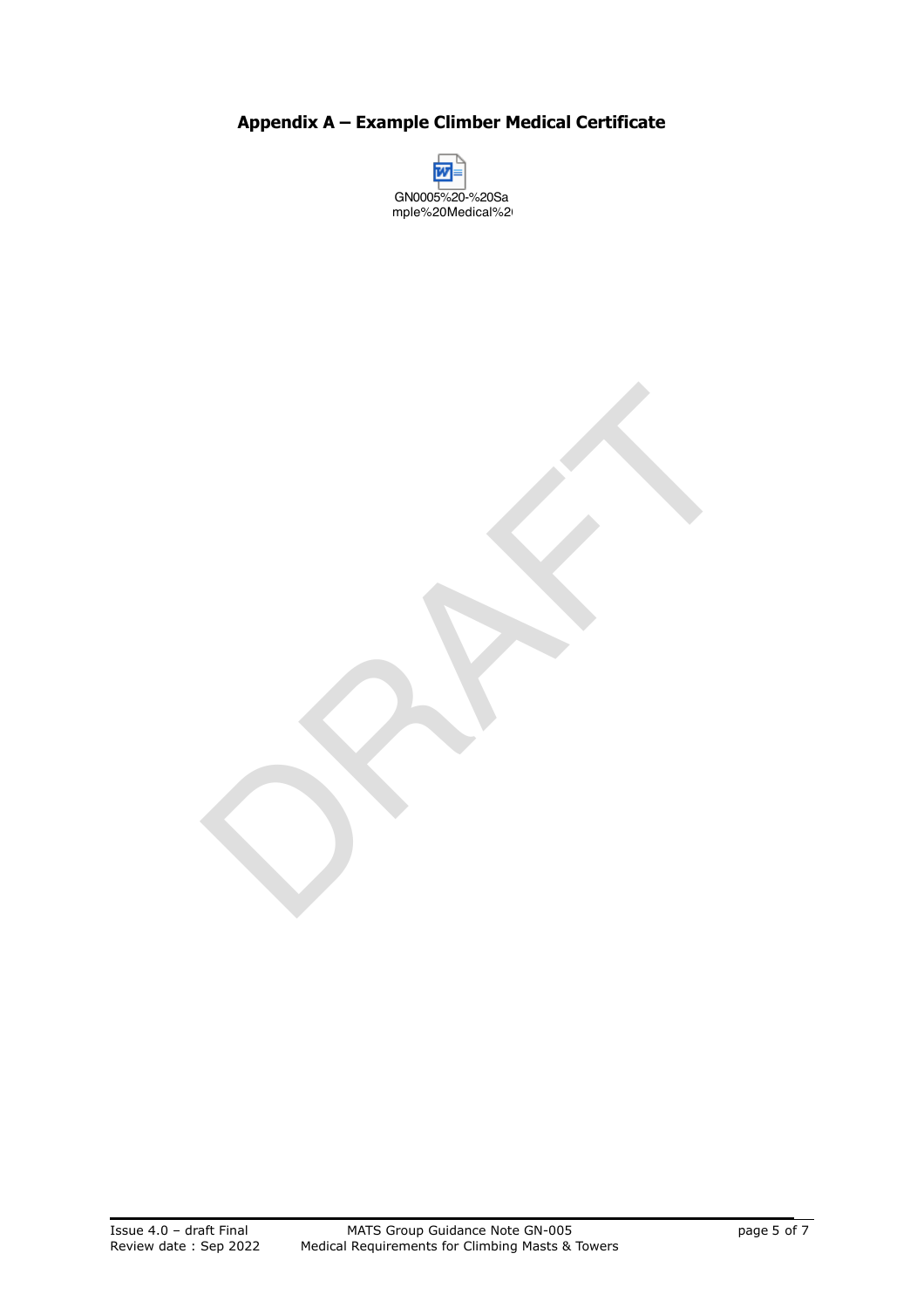#### **Appendix B – Medical Standards for climbing Masts and Towers**

#### • **Vision**

Visual acuity must be adequate for safe work.

A visual acuity of at least decimal 6/12 (with glasses or contact lenses, if necessary) using both eyes together.

Peripheral vision should be tested and if abnormal optician referral to be arranged. Visual fields should be full in both eyes. For monocular vision, fitness to work may be permissible, subject to local risk assessment and climber activities. Vision may be tested using Snellen's chart or Keystone apparatus. Spectacles (including prescription safety glasses) or contact lenses may be worn for correction.

Assessment of near vision and colour vision may be included if requested by the employer depending on the nature of the work being carried out on the structure.

#### • **Blood Pressure**

Blood pressure should be well controlled.

The DVLA group 2 criteria should applied:

- o Systolic of < 180 mm Hg and/or
- o Diastolic of < 100 mm Hg.

#### • **Weight / Height / BMI**

Due to the harness weight restriction any climber that weighs in excess of 120 kg must be referred back to the employer for risk assessment and review to ensure a suitable harness is available.

A high BMI is not a contraindication to climb but mobility and agility should be considered A local risk assessment should be considered for any climber with a BMI >35.

High BMI scores should have a neck measurement completed. Males with neck

measurements greater than 43 cm and females with neck measurements greater than 38 cm are to be escalated for further review.

For climbers with a high BMI the examining physician may need to consider screening for Obstructive Sleep Apnoea using for example the STOP-Bang questionnaire.

#### • **Musculoskeletal Assessment**

Full movement of the back, neck and all four limbs are required for safe climbing. There must be no significant muscular weakness in the finger flexors (grip strength), elbow flexors, shoulder girdle muscles and knee extensors.

• **Hearing** 

d **Pressure** should be well controlled.<br>
Dressure should be well controlled.<br>
DVLA group 2 criteria should applied:<br>
DVLA group 2 criteria should applied:<br>
DVLA group 2 criteria should applied:<br>
The Unit of  $\lt$  180 mm Hg. Hearing should be assessed using a practical test such as a whisper test. Audiometry is normally not required but may be appropriate to determine baseline hearing levels if exposure to noise will be above the Action Level under the Control of Noise at Work Regulations 2005. There must be no significant hearing impairment because the employee must be able to hear voice communication and auditory warnings over a distance of 10 metres in an outdoor environment.

A local risk assessment is required for any climber with hearing impairment.

When considering fitness to climb such as assessing sudden risk of incapacity and other health conditions; it is recommended that the examining physician refers to the DVLA group 2 driving standard as a benchmark for fitness to be a high climber.